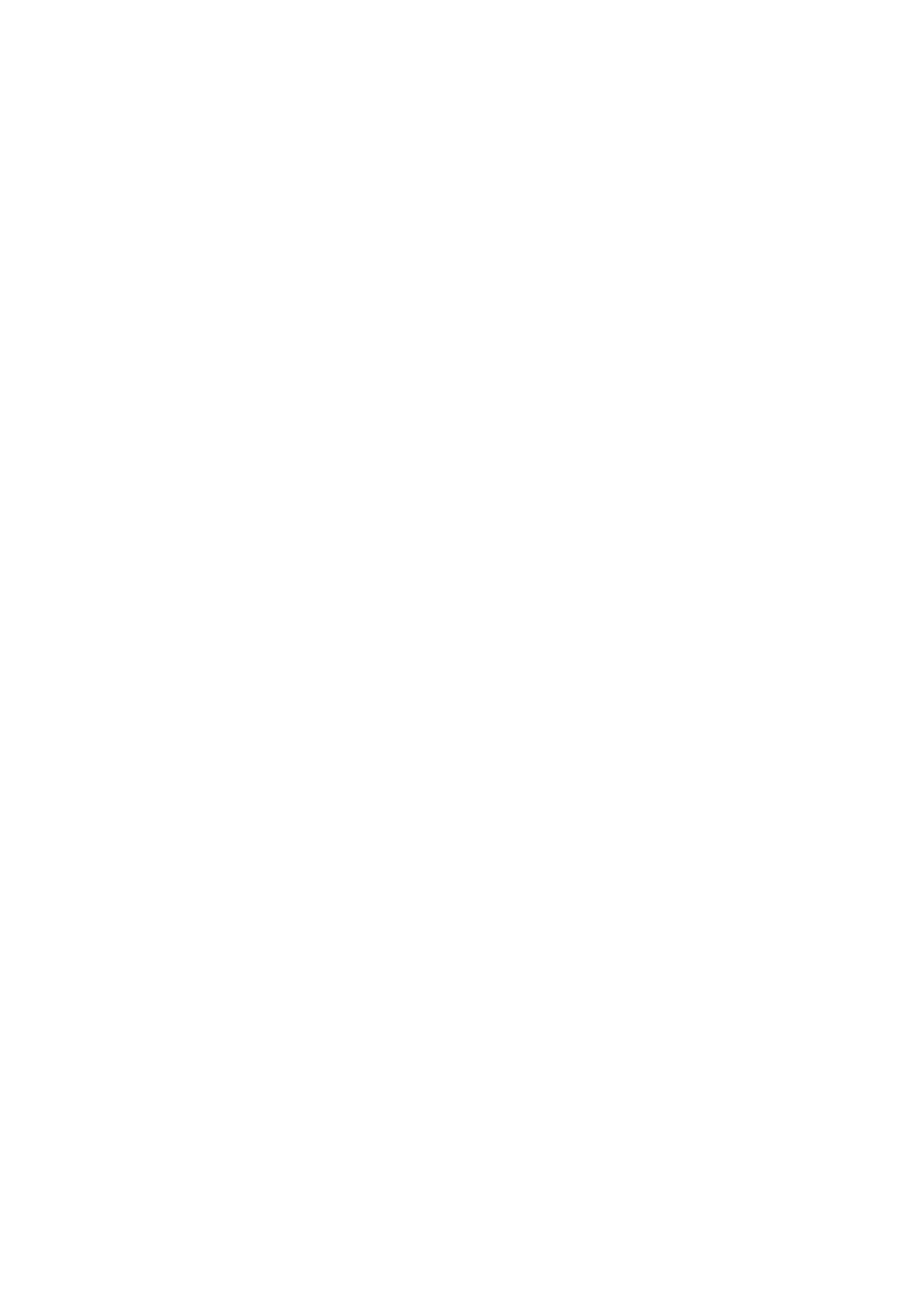# European University Institute **Robert Schuman Centre for Advanced Studies**

Global Governance Programme

# **Europe 2020: Addressing Low Skill Labour Migration at times of Fragile Recovery**

Anna Triandafyllidou and Sabrina Marchetti

RSCAS Policy Paper 2014/05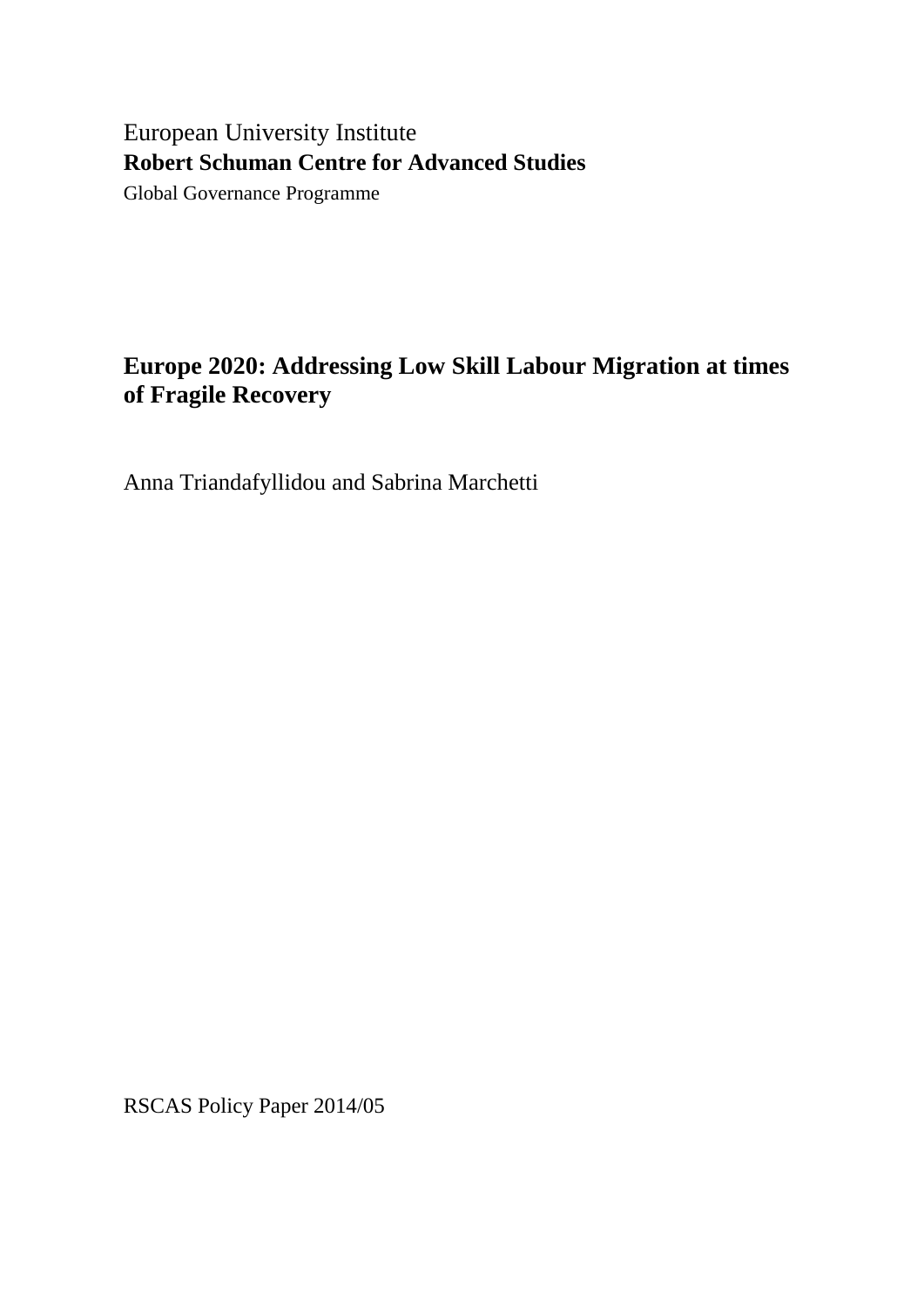This text may be downloaded only for personal research purposes. Additional reproduction for other purposes, whether in hard copies or electronically, requires the consent of the author(s), editor(s). If cited or quoted, reference should be made to the full name of the author(s), editor(s), the title, the working paper, or other series, the year and the publisher.

ISSN 1830-1541

© Anna Triandafyllidou and Sabrina Marchetti, 2014

Printed in Italy, May 2014 European University Institute Badia Fiesolana I – 50014 San Domenico di Fiesole (FI) Italy [www.eui.eu/RSCAS/Publications/](http://www.eui.eu/RSCAS/Publications/) [www.eui.eu](http://www.eui.eu/) [cadmus.eui.eu](http://cadmus.eui.eu/dspace/index.jsp)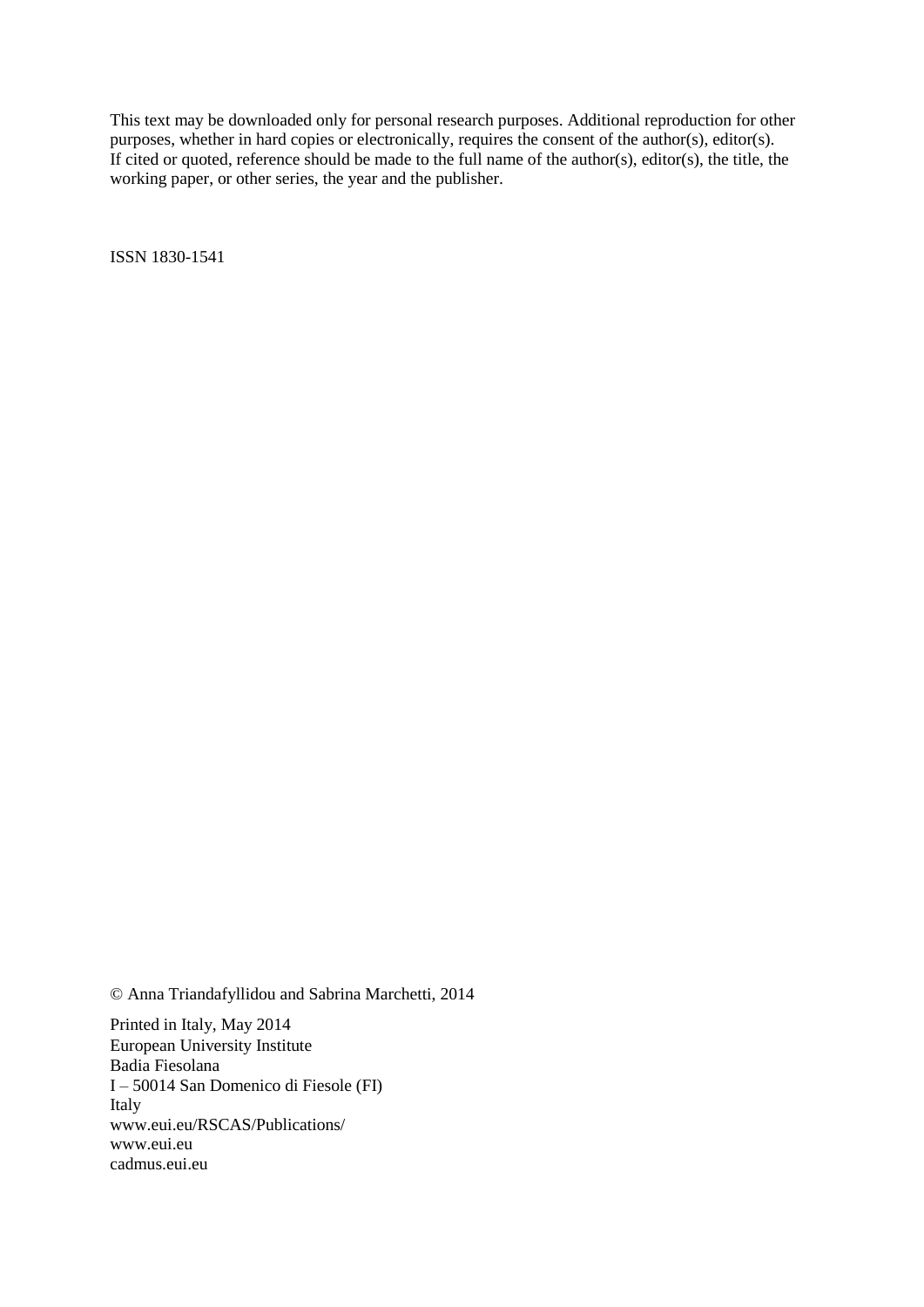# **Robert Schuman Centre for Advanced Studies**

The Robert Schuman Centre for Advanced Studies (RSCAS), created in 1992 and directed by Brigid Laffan since September 2013, aims to develop inter-disciplinary and comparative research and to promote work on the major issues facing the process of integration and European society.

The Centre is home to a large post-doctoral programme and hosts major research programmes and projects, and a range of working groups and *ad hoc* initiatives. The research agenda is organised around a set of core themes and is continuously evolving, reflecting the changing agenda of European integration and the expanding membership of the European Union.

Details of the research of the Centre can be found on:

<http://www.eui.eu/RSCAS/Research/>

Research publications take the form of Working Papers, Policy Papers, Distinguished Lectures and books. Most of these are also available on the RSCAS website:

<http://www.eui.eu/RSCAS/Publications/>

The **Policy Paper Series** of the Robert Schuman Centre for Advanced Studies complements its Working Papers Series. This series aims to disseminate the views of a person or a group on a particular policy matter, specifically in the field of European integration.

The European University Institute and the Robert Schuman Centre for Advanced Studies are not responsible for the proposals and opinions expressed by the author(s).

The aim of the Robert Schuman Centre for Advanced Studies is to contribute to the public debate by offering views and opinions on matters of general interest.

The EUI and the RSCAS are not responsible for the opinion expressed by the author(s).

#### **The Global Governance Programme at the EUI**

The Global Governance Programme (GGP) is research turned into action. It provides a European setting to conduct research at the highest level and promote synergies between the worlds of research and policy-making, to generate ideas and identify creative and innovative solutions to global challenges.

The GGP comprises three core dimensions: research, policy and training. Diverse global governance issues are investigated in *research* strands and projects coordinated by senior scholars, both from the EUI and from other internationally recognized top institutions. The *policy* dimension is developed throughout the programme, but is highlighted in the GGP High-Level Policy Seminars, which bring together policy-makers and academics at the highest level to discuss issues of current global importance.The Academy of Global Governance (AGG) is a unique executive *training* programme where theory and "real world" experience meet. Young executives, policy makers, diplomats, officials, private sector professionals and junior academics, have the opportunity to meet, share views and debate with leading academics, top-level officials, heads of international organisations and senior executives, on topical issues relating to governance.

For more information:

[http://globalgovernanceprogramme.eui.eu](http://globalgovernanceprogramme.eui.eu/)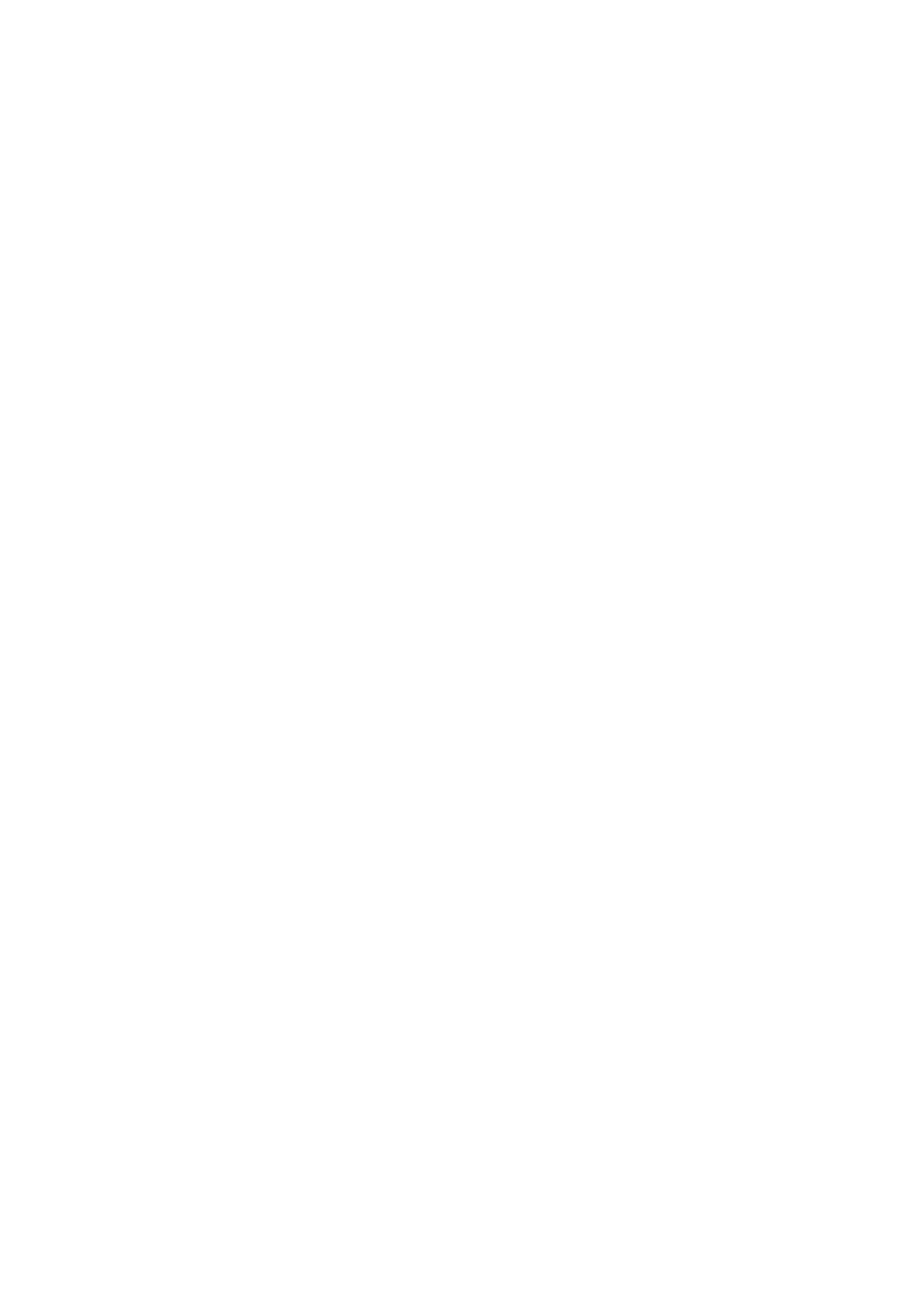#### **Abstract**

In the current context of deep recession since 2008, acute Eurozone crisis since 2009 and fragile recovery as of 2013, managing effectively labour migration is crucial and at the same time it may seem a balancing act between opposed concerns: why would we need immigration if domestic unemployment is high? Why don't we encourage more intra-EU mobility to deal with differences in member state labour markets and further restrict immigration from third countries? This policy paper argues that there are some labour market sectors where ethnicisation (these are "migrant" jobs) persists and resists the crisis effects: natives do not want to take jobs in cleaning and caring even if they are unemployed. Moreover, to be unemployed does not make someone skilled for working in the cleaning and caring sector. Such sectors have been so far outside the scope of EU policy initiatives for managing labour migration and there is a gap there that needs to be addressed. We propose here an EU level sectorial approach, particularly looking at the domestic work sector.

# **Keywords**

Labour migration, domestic work, migration management, sectorial approach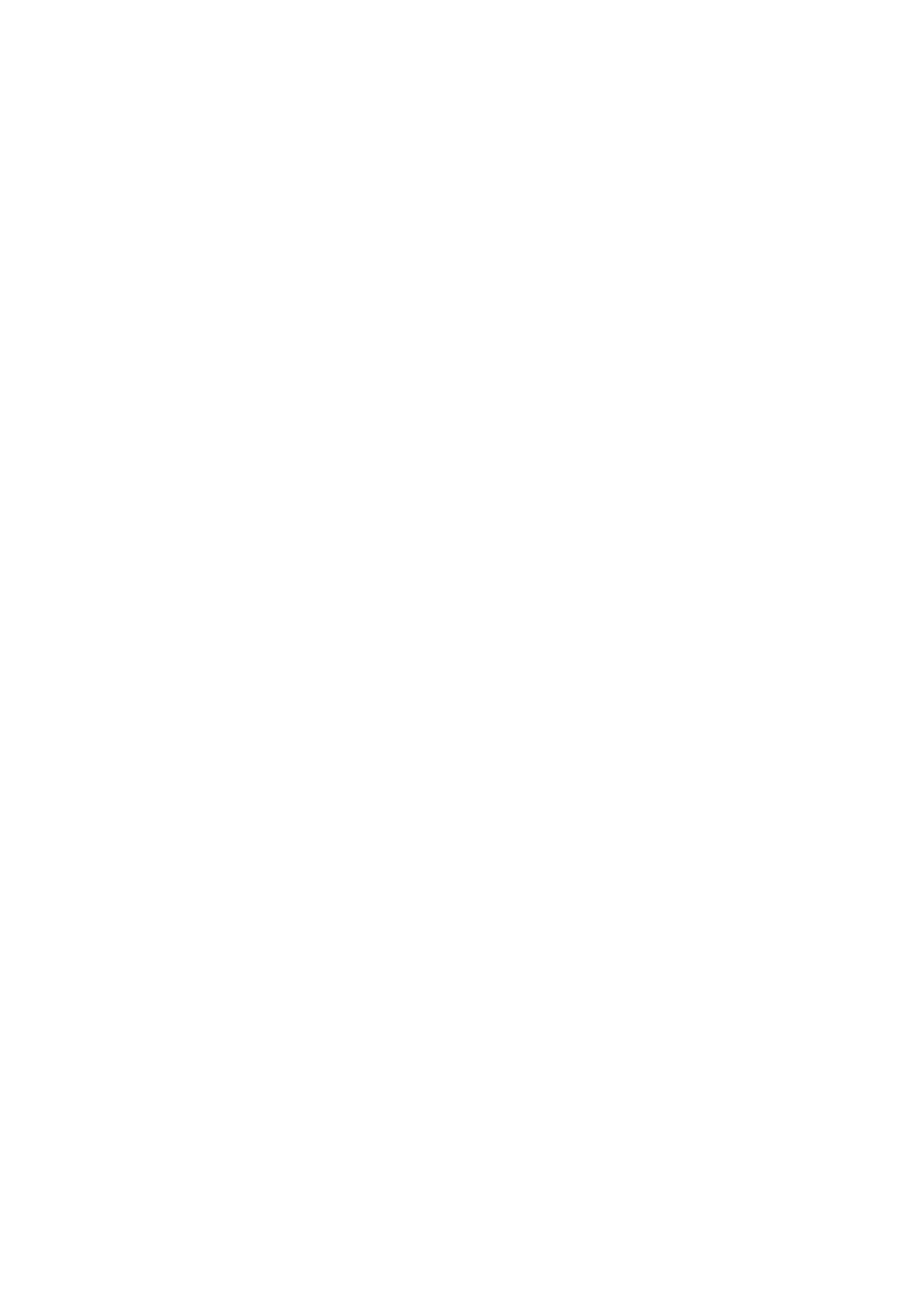#### **Executive Summary**

In the current context of deep recession since 2008, acute Eurozone crisis since 2009 and fragile recovery as of 2013, managing effectively labour migration is crucial and at the same time it may seem a balancing act between opposed concerns: why would we need immigration if domestic unemployment is high? Why don't we encourage more intra-EU mobility to deal with differences in member state labour markets and further restrict immigration from third countries? This policy paper argues that **there are some labour market sectors where ethnicisation (these are "migrant" jobs) persists and resists the crisis effects**: natives do not want to take jobs in cleaning and caring even if they are unemployed. Moreover, to be unemployed does not make someone skilled for working in the cleaning and caring sector. Such sectors have been so far outside the scope of EU policy initiatives for managing labour migration and there is a gap there that needs to be addressed. We propose here **an EU level sectorial approach**, particularly looking at the **domestic work sector**.

#### **What this Policy Paper is About?**

The management of labour migration is a key priority for the EU and is closely linked to the Europe 2020 strategic goals for employment and growth. This Policy Paper proposes a sectorial management of labour migration in the EU, for specific sectors where there is a strong presence and continuous demand for migrant workers, particularly looking at domestic work as an example of how such an approach can be implemented.

# **Managing Labour Supply and Demand in a Single but Differentiated EU Labour Market**

This policy paper concentrates on one of the most important challenges for European migration policy, notably the need to manage effectively economic migration through legal channels with a view to responding to the varied needs of domestic labour markets and at the same time combat effectively irregular migration. The segmented structure of domestic labour markets and the demographic deficit of Europe lead to **increasing demand for a migrant labour force. This migrant labour force demand is concentrated on specific sectors** such as cleaning, catering and caring jobs for women, construction, agricultural work and semi-skilled jobs in manufacturing for men. The demand for low skill migrant labour is experienced more strongly in the 'old' member states of the EU15, Cyprus and Malta, and to a lesser extent in some of the EU8 (e.g. Czech Republic, Hungary and Poland). There is a more contained need for high skill professionals (in the medical and IT sectors in particular) in selected EU member states (e.g. in Germany or the Netherlands). This demand is numerically small and does not affect all member states equally.

In the early 2000s, several EU countries (e.g. Britain, Ireland) adopted, albeit tacitly, pro-migration policies encouraging legal migration for selected categories of low skill and high skill people (from the EU 2004 member states but not only) in response to the needs of their domestic labour markets. Other EU countries (Greece, Italy, Spain, Portugal) tacitly albeit consciously tolerated different forms of irregular migration including short term circular migration, legal entry and informal employment, or illegal entry and work with a view to meeting their labour market needs. At the same time their governments kept upholding publicly a restrictive migration policy even though they eventually resorted to large regularization programmes to manage the situation.

These contradictions in the member state policies and views on economic migration have been reflected in the development of an EU immigration policy. Indeed, the area in which the EU has had **the highest difficulty in legislating** has been the **admission of third country nationals (TCN) for the purposes of paid employment and independent economic activity**. In 2004, the European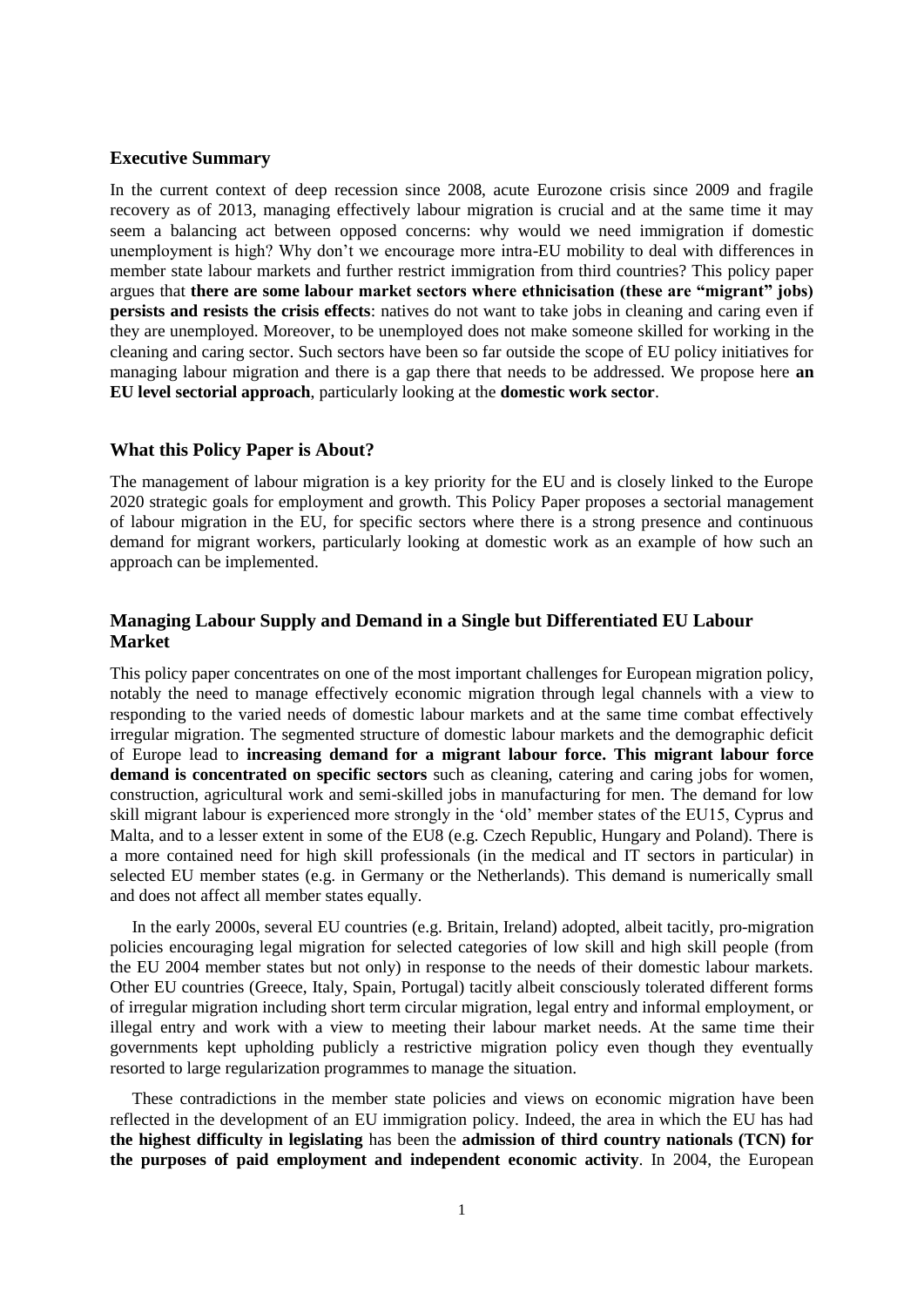Commission has had to abandon the proposal for two Directives on this matter since member states widely disagreed on the content and scope of these directives. The European Commission has sought a way out of the impasse, initially (in 2005) by introducing a policy plan on legal migration and then gradually by introducing Directives that regulate specific types of labour migration. There have thus been Directives on the rather "non-problematic" small-scale high-skill or study/training/research related flows such as the 2004 Directive on the conditions of admission of non-EU nationals for the purposes of studies, pupil exchange, unremunerated training or voluntary service, the 2005 "Researchers" Directive (fast-tracking stays longer than three months where the researcher has an agreement with a hosting institution), the 2009 Directive on the conditions of entry and residence of third-country nationals for the purposes of highly qualified employment , the so called Blue Card Directive, and the 2010 Directive for intra-corporate transfer of non-EU skilled workers.

In an effort to regulate also non skilled labour migration flows, the Commission has introduced in  $2010$ , a proposal<sup>1</sup> for a Directive on seasonal employment, currently still under discussion within the European Parliament and the Council. At the same time, Mobility Partnerships<sup>2</sup> were launched in 2007 with a view of discouraging irregular migration and encouraging legal schemes of temporary or circular migration, particularly from countries in the EU Neighbourhood. Mobility partnerships are not focused on legal migration management but rather on irregular (origin and transit) migration control and other issues but legal migration channels are offered to cooperating third countries as a "carrot".

The debate on the Blue Card scheme for highly skilled third country nationals is exemplary of the differences<sup>3</sup> in the member state labour markets and their different national legislations in matters of work and work-related migration. Initially discussed in 2005, the Blue Card idea was revived in November 2007. It was a hot topic for the larger and economically more powerful and more competitive countries of the EU such as Britain, France, Germany, Italy or Sweden experiencing then labour shortages in professions like doctors, nurses or IT engineers. It was though much less of an issue for the smaller and more peripheral countries like Greece, Portugal or Poland where there was shortage of low skill labour but there were already in the 2000s plenty of native, highly educated professionals that could not be absorbed by national labour markets.

Differences among member state labour markets have been exacerbated by the Eurozone crisis. The southern European countries and Ireland have been witnessing emigration particularly of their highly skilled to other EU or third countries<sup>4</sup> amidst dramatically rising unemployment in all sectors and among both migrant and native populations. By contrast, recruiting workers, both high skill and low skill ones, remains a concern in Germany or in Sweden as their economies have not been significantly affected by the downturn.

On the other hand, demand for migrant labour in low skill occupations has been regulated in different ways by different member states. The paid domestic work sector is exemplary of the labour market demand and supply dynamics in low skill sectors. Greece, Italy and Spain have met their demand in these sectors through repeated mass regularisations of undocumented migrants, many of whom, particularly women, were employed in caring and cleaning jobs. Italy in particular implemented two large regularisation programmes in 2002 and in 2009 especially targeting people in this sector. Despite rising unemployment in these three countries that have been in the eye of the

l

<sup>1</sup> For a discussion see Triandafyllidou, A. (2010) *[Seasonal Migration and how to Regulate it](http://www.eliamep.gr/en/migration/publications-migration/eliamep-thesis-52010-seasonal-migration-and-how-to-regulate-it/)*, Policy Brief, ELIAMEP Thesis, no. 5/2010.

<sup>2</sup> For a critical assessment see Triandafyllidou, A. (2009) *[Attempting the Impossible? The Prospects and Limits of Mobility](http://www.eliamep.gr/en/migration/eliamep-thesis-12009-attempting-the-impossible-the-prospects-and-limits-of-mobility-partnerships-and-circular-migration/)  [Partnerships and Circular Migration](http://www.eliamep.gr/en/migration/eliamep-thesis-12009-attempting-the-impossible-the-prospects-and-limits-of-mobility-partnerships-and-circular-migration/)*, ELIAMEP Thesis, 1/2009.

<sup>3</sup> See Eisele, K. (2013) *Why come here if I can go there? Assessing the 'Attractiveness' of the EU's Blue Card Directive for 'Highly Qualified' Immigrants*, CEPS, no. 60/2013.

<sup>4</sup> Glynn, I. Kelly, T. and MacEinri, P. (2013) [Irish Emigration in an Age of Austerity,](http://www.ucc.ie/en/media/research/emigre/Emigration_in_an_Age_of_Austerity_Final.pdf) University of Cork; Triandafyllidou, A. and Gropas, R. (2014) 'Voting with their Feet': Highly Skilled Emigrants from Southern Europe, *American Behavioral Scientist*, forthcoming in 2014.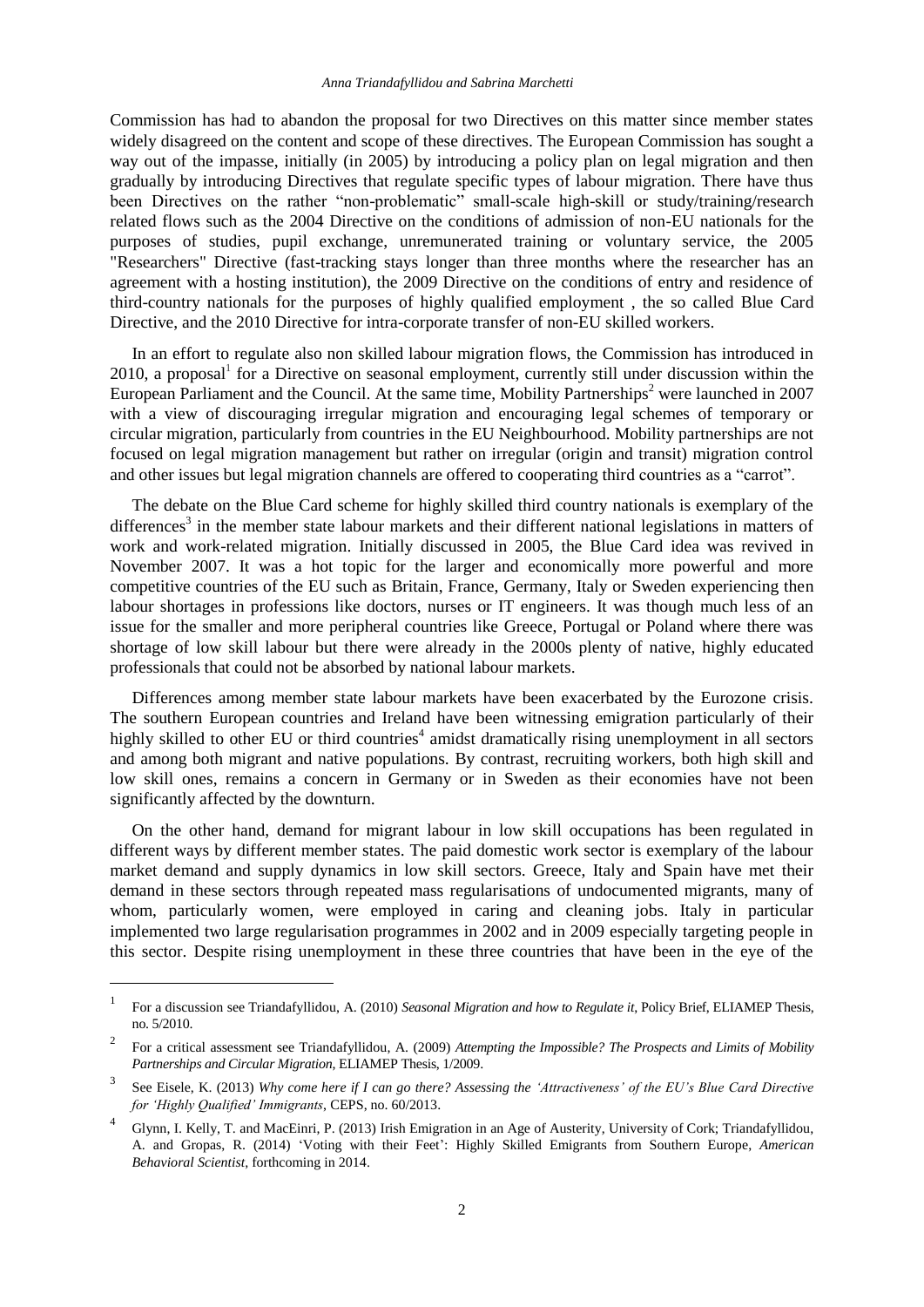Eurozone storm (with average unemployment at nearly 25% in Greece and Spain in 2013 and 12% and rising in Italy in the same year), native women appear to be reluctant to finding employment in this sector. Even if the demand for cleaning and caring services by middle class families, hit by recession and unemployment, has lowered, the domestic work sector has been less influenced by the crisis, compared for instance to construction industry or agriculture.<sup>5</sup>

#### **The Size and Features of Migrant Domestic Work in the EU**

Hiring migrant workers for domestic work is a rapidly increasing phenomenon across EU countries. While traditionally associated with Southern European countries, where there is a lack of public welfare services for personal care, the hiring of migrant domestic workers is today relatively widespread also in Central and Northern Europe, as the data provided below demonstrate (Figure 1).

Figure 1 presents the results of a study undertaken by Manuel Abrantes<sup>6</sup> on the basis of the EU Labour Force Survey data (EU LFS). **Comparing labour force survey data across the European Union, in 2000 and 2010, Abrantes shows that the sector has indeed expanded significantly during the last decade**. The increase was most prominent in Sweden, Great Britain and Belgium, but also significantly large in Finland, France, Greece, Italy and Spain. In some countries like Greece, Italy or Spain this increase may be related to an "emergence" into the formal economy of a previously informal economy sector (notably of paid domestic work that would take place through cash in hand and with no welfare contributions or registration of the labourer). In other countries, like Sweden for instance, this trend suggests an actual increase of paid labourers in the domestic work sector.



**Figure 1: Number of registered service workers**<sup>7</sup> **(EU-15 countries)**

Source: Eu Labour Force Survey (retrieved early 2011).

 $\overline{a}$ 

<sup>5</sup> Gonzalez-Enriquez, C. (2013), Spain in A. Triandafyllidou and R. Gropas (eds) *European Immigration: A Sourcebook*, Aldershot: Ashgate, pp. 339-351; Maroukis, T. (2013) Economic crisis and migrants' employment: a view from Greece in comparative perspective, *Policy Studies*, 34, 2, 221-237; Bonifazi, C. and Marini, C. (2013) The Impact of the Economic Crisis on Foreigners in the Italian Labour Market, *Journal of Ethnic and Migration Studies*, 40, 3, pp. 493-511; Marchetti, S. and Di Bartolomeo, A. (2014) [Care work and the feminization of labour migration to Italy through the](http://blogs.eui.eu/migrationpolicycentre/care-work-and-the-feminization-of-labour-migration-to-italy-through-the-current-economic-crisis/)  [current economic crisis,](http://blogs.eui.eu/migrationpolicycentre/care-work-and-the-feminization-of-labour-migration-to-italy-through-the-current-economic-crisis/) MPC/EUI Policy Blog.

<sup>6</sup> Abrantes, M. (2012), Yes, but what about numbers? A quantitative contribution to the study of domestic services in Europe. *International Labour Review*.

<sup>7</sup> This refers to the two main categories of the Standard Classification of Occupation which include domestic workers, namely 'Domestic and related helpers, cleaners and launderers' and 'Personal care and related workers'.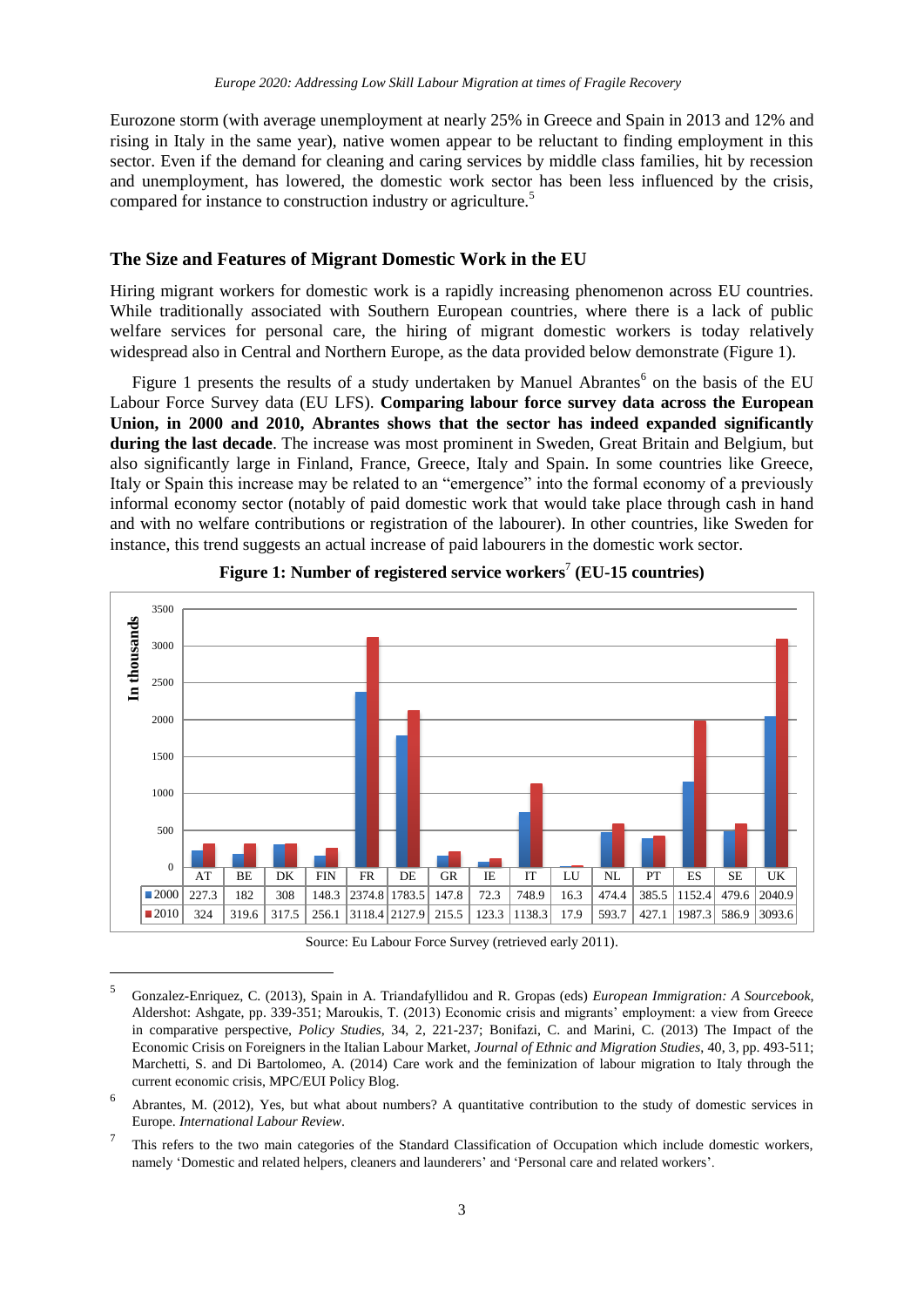The number of households employing a domestic worker is increasing across the European Union as a response to the wide spreading privatisation of the children and elderly care sectors. Since public nurseries, elderly homes and hospitals cannot any longer satisfy their requests, European families shift to purchasing market-based caring and cleaning services. **Hiring a migrant domestic worker meets the demand on an affordable and yet good quality personal care; while it offers a solution to native women who struggle to combine care and work related expectations and who, otherwise, would have to step out of the labour market.**

**Despite this expansion, in many EU countries it is still difficult, when at all possible, to legally hire a migrant domestic worker.** 

**A first difficulty comes from the fact that the sector in itself is often poorly regulated** (see Table 1). Domestic workers lack an ad hoc legal protection in countries such as Greece, United Kingdom, Denmark, Spain and the Netherlands. Poland does not actually recognise this work as proper work, relegating it to a 'personal service'. On the other hand, Italy, Austria, Belgium, France, Portugal and Sweden are a positive example of countries where the employment of domestic workers is regulated by a specific collective agreement. Table 1 elaborates on the latest reports from the Bureau of Workers' Activities of the ILO (ACTRAV)<sup>8</sup> and the European Union's Fundamental Rights Agency  $(FRA)^9$  in order to show the variety of legal arrangements that frame the employment of domestic workers.

| <b>Country</b>     | <b>Specific</b><br>legislation for<br>domestic work | <b>Specific</b><br>collective<br>agreement | <b>Application of</b><br>collective<br>agreements on<br>agency recruitment | No specific law<br>(application of<br>general labour<br>law) | Domestic work is<br><b>NOT</b> considered<br>employment |
|--------------------|-----------------------------------------------------|--------------------------------------------|----------------------------------------------------------------------------|--------------------------------------------------------------|---------------------------------------------------------|
| <b>Austria</b>     | $\mathbf X$                                         | X                                          |                                                                            |                                                              |                                                         |
| <b>Belgium</b>     | X                                                   | X                                          |                                                                            |                                                              |                                                         |
| <b>Denmark</b>     |                                                     |                                            |                                                                            | X                                                            |                                                         |
| <b>Finland</b>     | X                                                   |                                            |                                                                            |                                                              |                                                         |
| <b>France</b>      | X                                                   | X                                          |                                                                            |                                                              |                                                         |
| <b>Germany</b>     |                                                     | X                                          |                                                                            |                                                              |                                                         |
| Greece             |                                                     |                                            |                                                                            | X                                                            |                                                         |
| <b>Hungary</b>     | X                                                   |                                            |                                                                            |                                                              |                                                         |
| <b>Ireland</b>     | X                                                   |                                            |                                                                            |                                                              |                                                         |
| <b>Italy</b>       | X                                                   | X                                          |                                                                            |                                                              |                                                         |
| <b>Netherlands</b> | X                                                   |                                            | X                                                                          |                                                              |                                                         |
| Poland             |                                                     |                                            |                                                                            |                                                              | X                                                       |
| <b>Portugal</b>    | X                                                   |                                            |                                                                            |                                                              |                                                         |
| <b>Spain</b>       | X                                                   |                                            | X                                                                          |                                                              |                                                         |
| <b>Sweden</b>      |                                                     | X                                          |                                                                            |                                                              |                                                         |
| <b>UK</b>          |                                                     |                                            |                                                                            | X                                                            |                                                         |

**Table 1. Legal Framework for the Private Employment of Domestic Workers**

Source: Compiled by the authors on the basis of ACTRAV/ILO and FRA, cit.

**The second obstacle to the hiring of a migrant domestic worker comes from national policies on labour migration.** Table 2 provides an overview of the migration policy frameworks that apply to migrant domestic workers. In countries like Denmark, Finland, the Netherlands and Germany, it is not possible, for households, to hire a foreigner in a legal way. In Belgium, France and Spain, instead, although this is possible in principle, it is actually made unfeasible by a strict application of the

l

<sup>8</sup> ACTRAV (2013), *Decent Work for Domestic Workers: The state of labour rights, social protection and trade union initiatives in Europe*, Geneva: ILO.

<sup>9</sup> FRA (2011), *Migrants in an irregular situation employed in domestic work: Fundamental rights challenges for the European Union and its Member States*. Wien: FRA.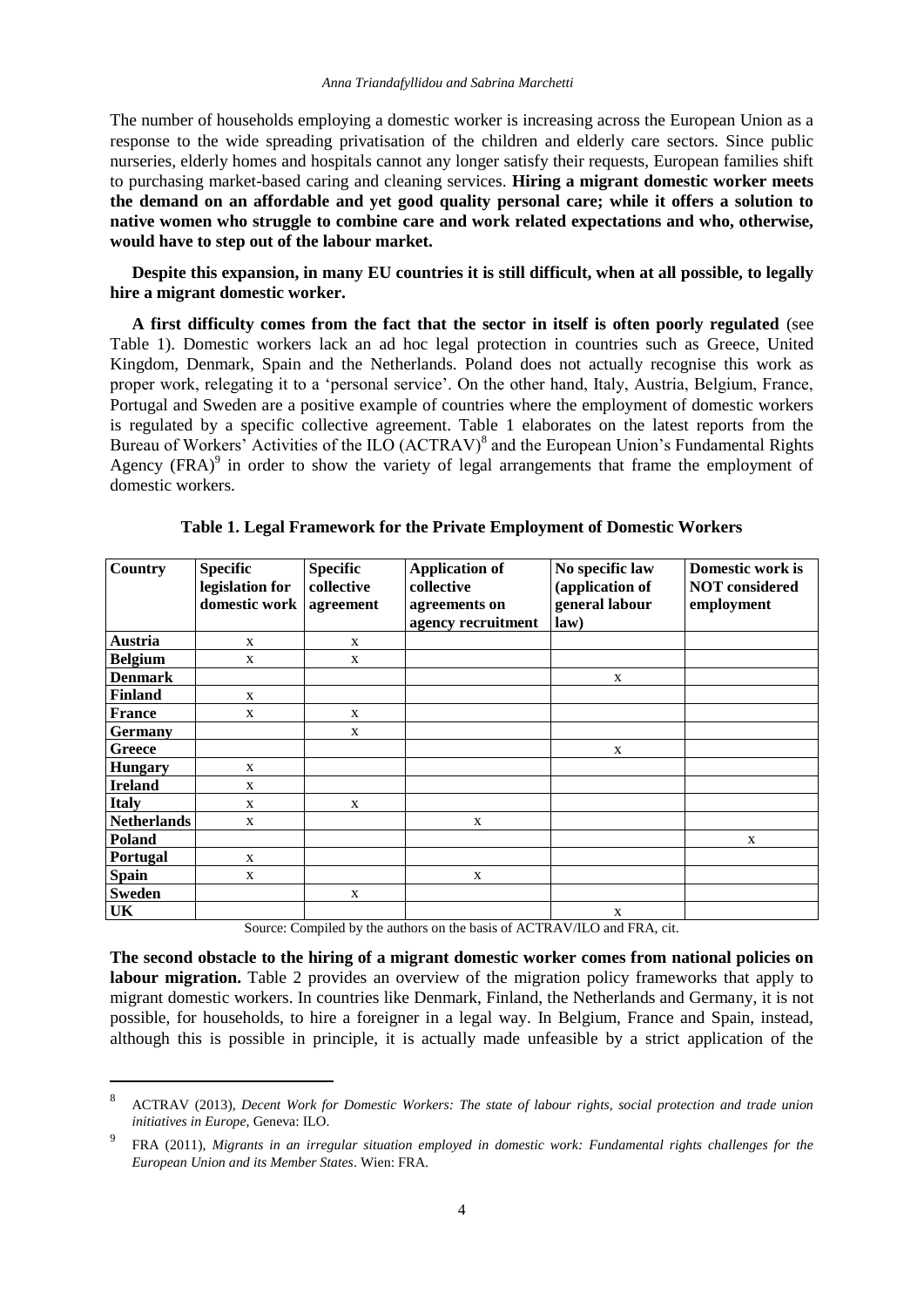market-test which discourages employers. It goes indeed beyond the family-as-employer capacities to demonstrate whether any native women are willing to take up a given job.

In countries like Italy or Greece, a quota-system fixes the maximum number of people that can apply each year for a residence permit for employment as domestic workers or carers. However, these quotas are usually set on the basis of a regional estimate of demand for workers in this sector that hardly represents the actual demand. Indeed household needs for caring or cleaning tasks cannot be planned by families as employers-to-be in the same way as a private firm would do in the industrial or agricultural sector. Caring needs often arise unexpectedly (somebody falls ill, a child is born). So the whole system of annual quotas of labour demand in the domestic work sector is ill-conceived to respond to the needs of households.

Countries where hiring is possible, might still have very different regulations for what concerns the recruitment system: in Italy, Belgium and United Kingdom the employer needs to formally sponsor the trip and the stay of the worker offering financial support; while in Austria care-workers are selfemployed, which releases the households from any responsibility. Finally, it is also important to point to the fact that in several countries where hiring a migrant for domestic work is not allowed, the au pair placement scheme has been increasingly abused by families as an opportunity to find affordable childcare and cleaning help rather than as a cultural-exchange experience for a young person as it is supposed to be. $10$ 

| <b>Country</b>     | <b>Possible to hire</b><br>non-EU domestic | Market-test as<br>barrier to hiring non-                                           | Quota<br>limitations | Self-<br>employment     | <b>Sponsor</b><br>system | Au-pairs as<br>substitute |
|--------------------|--------------------------------------------|------------------------------------------------------------------------------------|----------------------|-------------------------|--------------------------|---------------------------|
|                    | workers                                    | <b>EU</b> domestic workers                                                         |                      |                         |                          | channel                   |
| Austria            | yes                                        |                                                                                    |                      | X                       |                          |                           |
| <b>Belgium</b>     | yes                                        | X                                                                                  |                      | X                       | X                        | X                         |
| <b>Denmark</b>     | no                                         |                                                                                    |                      |                         |                          | X                         |
| <b>Finland</b>     | no                                         |                                                                                    |                      |                         |                          | X                         |
| France             | yes                                        | X                                                                                  |                      |                         |                          |                           |
| <b>Germany</b>     | no                                         |                                                                                    |                      |                         |                          |                           |
| <b>Ireland</b>     | yes                                        |                                                                                    |                      |                         |                          |                           |
| <b>Italy</b>       | yes                                        |                                                                                    | X                    |                         | X                        |                           |
| <b>Netherlands</b> | no                                         |                                                                                    |                      |                         |                          | X                         |
| Poland             | yes                                        |                                                                                    |                      |                         |                          |                           |
| Portugal           | yes                                        |                                                                                    |                      |                         |                          |                           |
| Spain              | yes                                        | X                                                                                  |                      |                         |                          |                           |
| <b>Sweden</b>      | yes                                        |                                                                                    |                      |                         |                          | X                         |
| UK                 | yes                                        |                                                                                    |                      |                         | X                        | X                         |
| <b>Hungary</b>     | yes                                        |                                                                                    |                      |                         |                          |                           |
| Greece             | yes<br>$\sim$                              | $\mathbf{A}$ and $\mathbf{A}$ and $\mathbf{A}$<br><b>PER TELEVISION CONTINUES.</b> | X                    | C A GED A M H C 1 E D A |                          |                           |

**Table 2. Legal framework for the employment of migrant domestic workers (main countries)**

Source: Compiled by the authors on the basis of ACTRAV/ILO and FRA, cit.

Migrant workers entering the European Union to work in the domestic work and private care sector are facing a complex landscape of migration and labour regulations that is extremely difficult to navigate. The situation is problematic also for households who cannot find appropriate nor affordable care among declining welfare states and fellow nationals reluctant to take the job, but are forbidden or discouraged from legally hiring a domestic worker who is a third country national. As a consequence, irregular migration and informal work are expanding inside the realm of private homes. Indeed a rather imperfect way to face the increasing caring and cleaning needs of European households.

l

<sup>10</sup> See Triandafyllidou, A. and Marchetti, S. (2014) *Employers, Migrants and Agencies*, Aldershot: Ashgate, in press.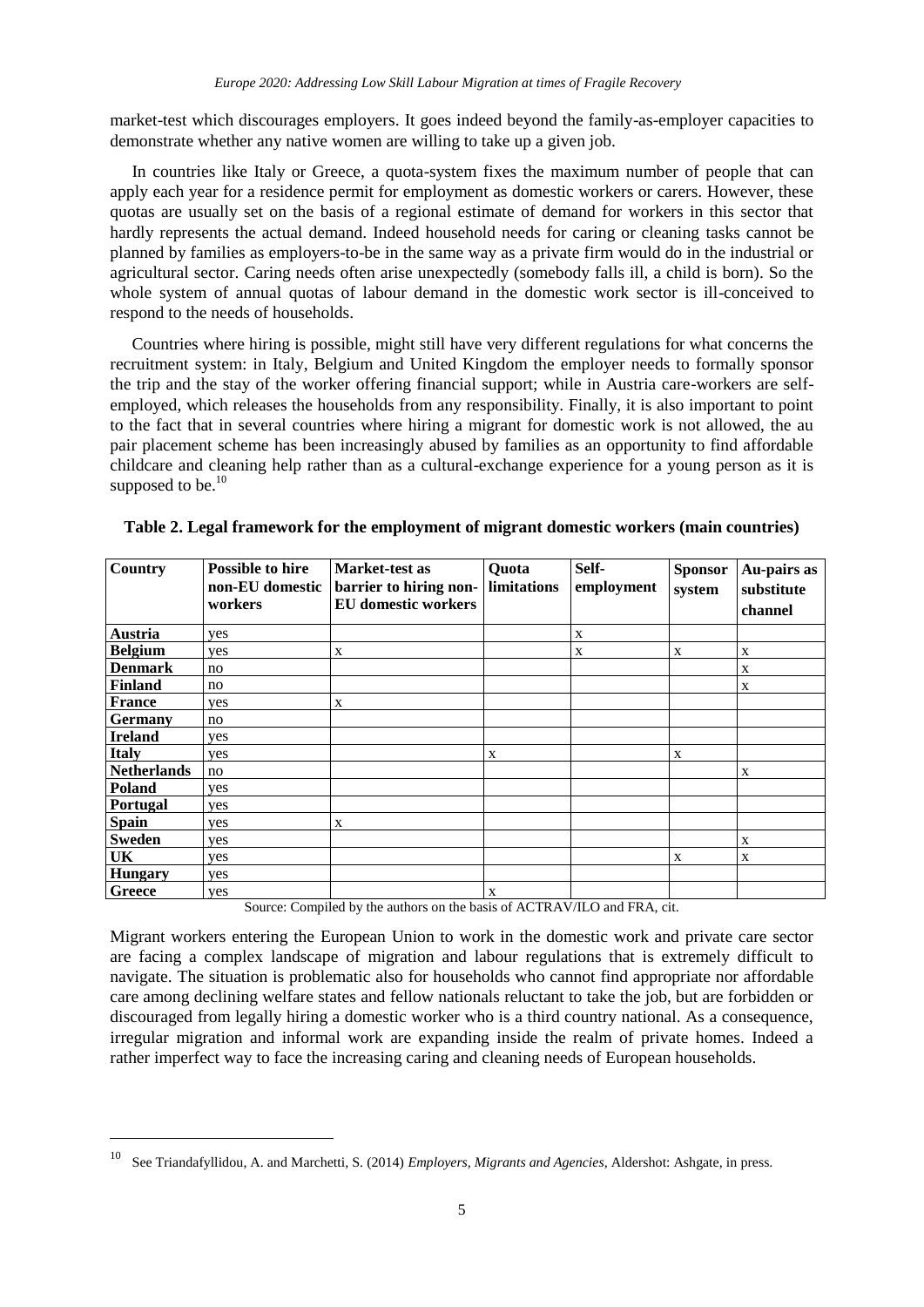In many EU countries legal migrant domestic work coexists with irregular stay/employment having important repercussions in the fundamental rights of migrant domestic workers. A recent study by the Fundamental Rights Agency and a book dedicated to this issue<sup>11</sup> have illustrated how the specificities of domestic work (taking place inside the home, often with non-fixed hours and tasks) when intertwined with undocumented migration status and informal work arrangements can lead to particularly exploitative conditions of work and situations of extreme vulnerability.

The situation described and analysed above highlights some of the features of the domestic work sector that make it particularly suitable for being regulated at the EU level:

- It is a sector that is widespread across EU countries (in south, north, east and west of the Union)
- Demand is increasing

 $\overline{\phantom{a}}$ 

- Challenges faced by households as employers are largely common
- Challenges faced by workers are also common
- The private home is a special site of work that escapes traditional labour regulation and labour inspection checks
- Demand in this sector is satisfied by 'global care chains' of supply and demand that are transnational in nature and can be better channelled through a common European regime, offering thus also a level-playing field for European households and migrant workers

### **A Sectorial Approach: The Case for Migrant Domestic Work**

Today more than ever, the **EU needs a comprehensive albeit differentiated approach that takes into account the complexity of labour force offer and demand**, the different economic cycles of individual member states. However, we need also to acknowledge that there is **a structural demand for migrant labour force in certain occupations that is related to factors** such as the long-term demographic processes (the **ageing** of European societies), the configuration of nuclear families without extended support networks to cover needs **for care of children or elderly/disabled** people, the **participation of women in paid work** outside the home, that are **irreversible and that persist even in periods of acute economic downturn**. In addition, as Europe is engaging into a slow recovery path, this is the right time for introducing a management system that would **anticipate new flows**.

We propose in other words to **create a regulatory framework that is proactive but that would also be adaptable to territorial and sectorial difference**, but would usefully provide a management framework for current and future flows in low skill sectors.

Such **a sectorial approach can be successfully tested in the case of the wider domestic sector** embracing both cleaning and caring work. This approach would complement the existing directives on training, research, students, intra-company transferees, high skill migrants and seasonal employment, listed above.

#### **For the domestic work sector, we propose the following main points that could form the basis for a consultation and later possibly an EU Directive that would regulate the domestic work sector:**

1. Create a recognised professional category of domestic worker, with a list of tasks and sub categories o jobs that are included in the category. There are several national laws regulating the category (see Table 1) that could provide for very useful input for the drafting of an EU wide operational definition.

<sup>11</sup> FRA (2011), cit.; Triandafyllidou, A. (2013) (ed) *Irregular Migrant Domestic Workers in Europe. Who cares?* Aldershot: Ashgate.